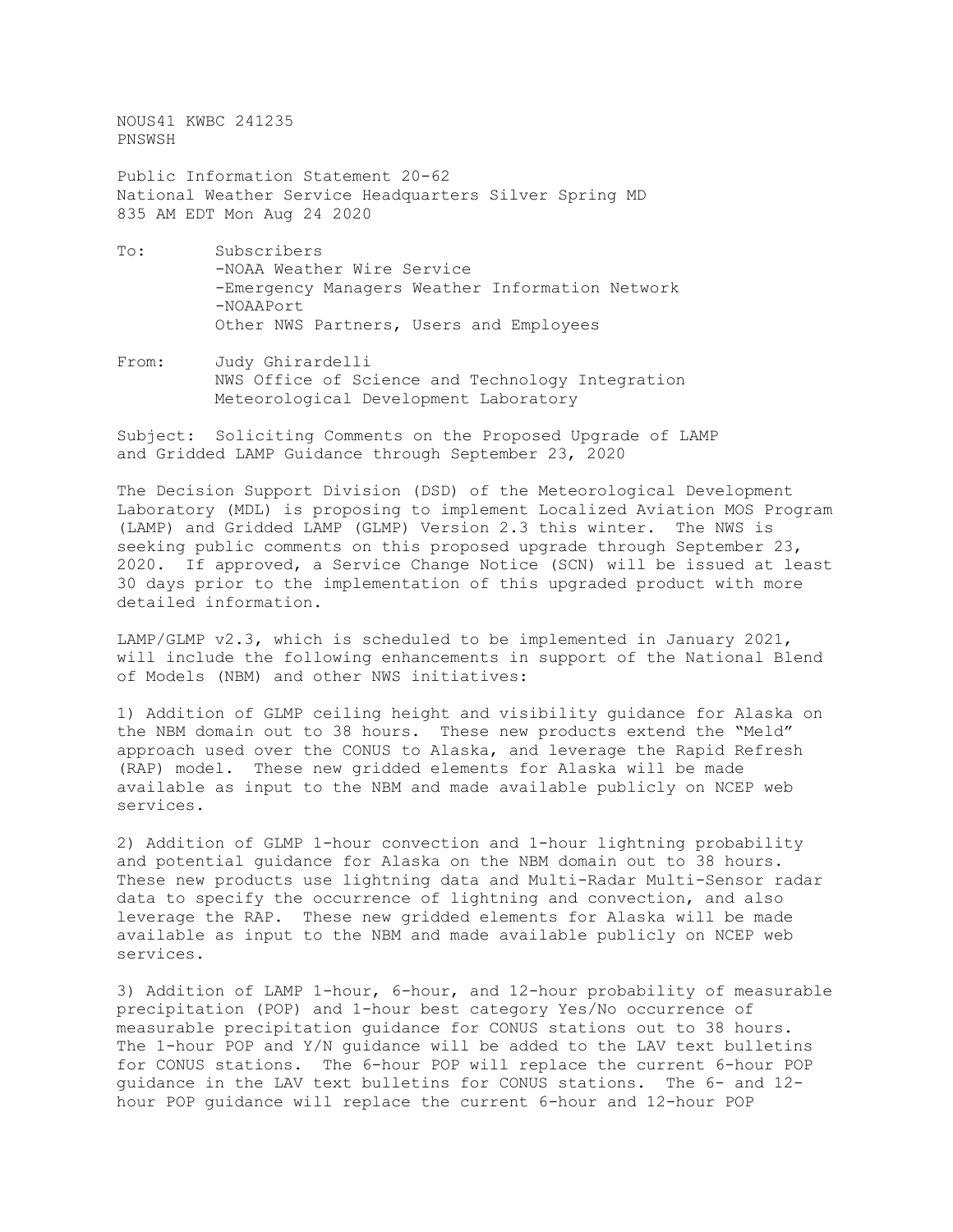guidance in the LAMP BUFR messages for CONUS stations. The 1-hour POP and Y/N guidance will be added to the BUFR messages in a future implementation when the new BUFR messages can be used by AWIPS.

4) Expansion of CONUS GLMP sky cover guidance to the NBM CONUS domain and extension of forecast projections to 38 hours. The expanded sky cover guidance utilizes the recently-adopted "Meld" approach and incorporates the High Resolution Rapid Refresh (HRRR) model data over the CONUS and incorporates the RAP model data outside the extent of HRRR over Canada, the Gulf of Mexico, and ocean areas.

5) Refresh of CONUS conditional ceiling height and conditional visibility guidance at stations to incorporate the HRRR and extension to 38 hours. This updated guidance at stations will replace the current guidance in the 1-25 hour period in the LAV text bulletins and the LAMP BUFR messages. The new guidance for 26-38 hours will be added to the LAMP text bulletins (26-38 hours and 1-38 hours).

6) Addition of ceiling height, visibility, 1-hour convection, and 1-hour lightning guidance for 76 remote stations in Alaska. A separate LAMP text bulletin will be made available on NCEP web services for these 76 remote Alaska stations.

Expected benefits of this LAMP upgrade include:

1) Addition of GLMP ceiling, visibility, convection, and lightning over Alaska will support the NBM and benefit aviation and wildfire management users.

2) Expansion of CONUS sky cover will support the NBM and benefit aviation users and the general public.

3) Addition of CONUS 1-hour PoP will benefit aviation users, the general public, and users of the station guidance.

4) Conditional ceiling and visibility will leverage the HRRR and benefit users of the station guidance as well as users of the NWS Aviation Forecast Preparation System (AvnFPS).

5) Ceiling and visibility guidance will now be available for 76 new, remote stations in Alaska, which may be used for the NWS Alaska Aviation Guidance (AAG). More elements will be added to these stations in a future implementation.

The website below contains additional information about the LAMP/GLMP v2.3 upgrade and links to present prototype guidance:

[https://www.weather.gov/mdl/lamp\\_experimental](https://www.weather.gov/mdl/lamp_experimental)

The NWS will evaluate all comments on the proposed LAMP/GLMP v2.3 upgrade to determine whether to implement the upgrade.